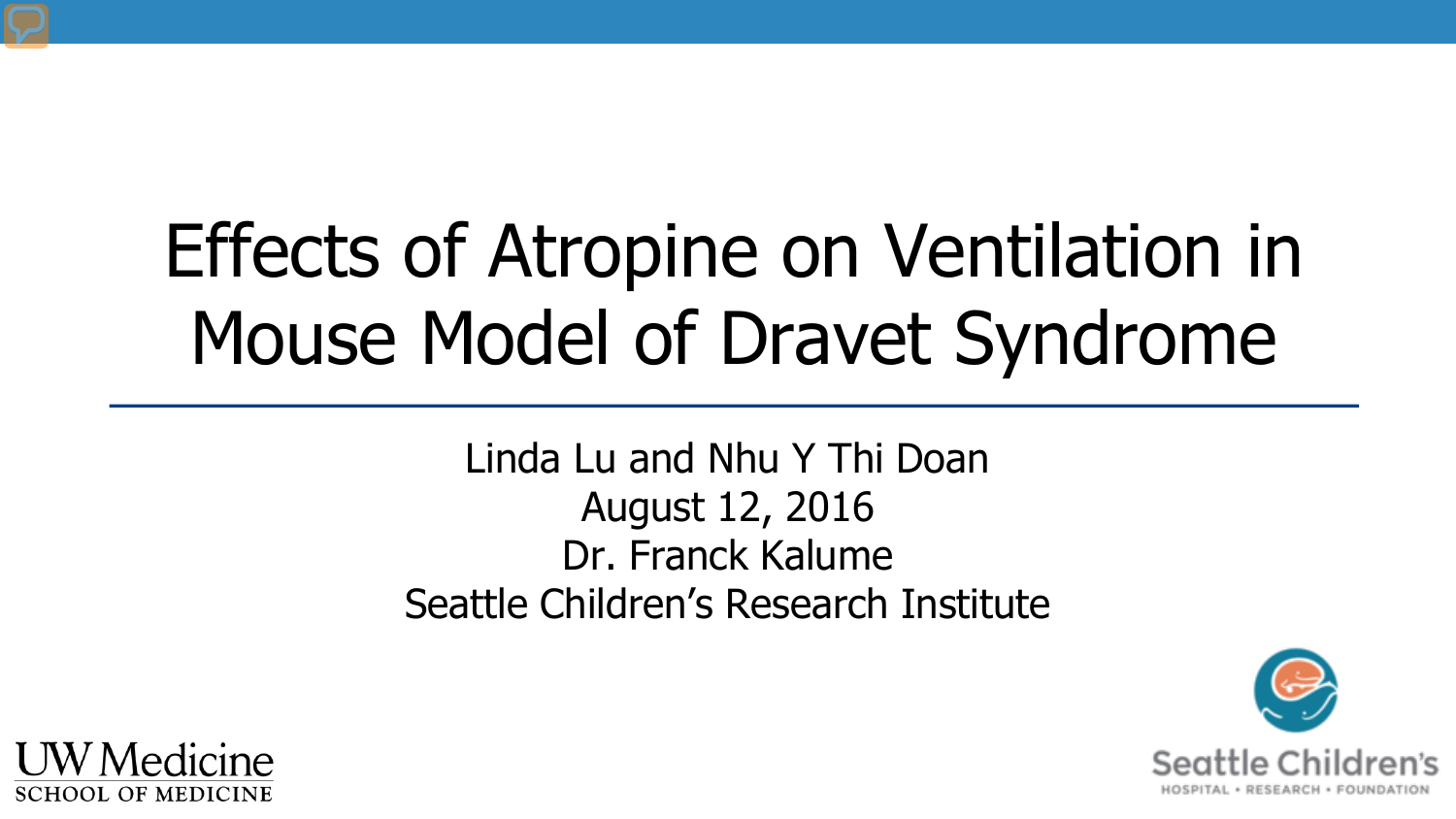# What is Dravet Syndrome?

- Genetic epilepsy beginning in infancy that continues throughout adulthood
- Caused by mutation in Nav1.1 coded by SCN1A gene which results in a nonfunctional sodium channel that most affects inhibitory interneurons
- Patients can die of sudden unexpected death in epilepsy (SUDEP)

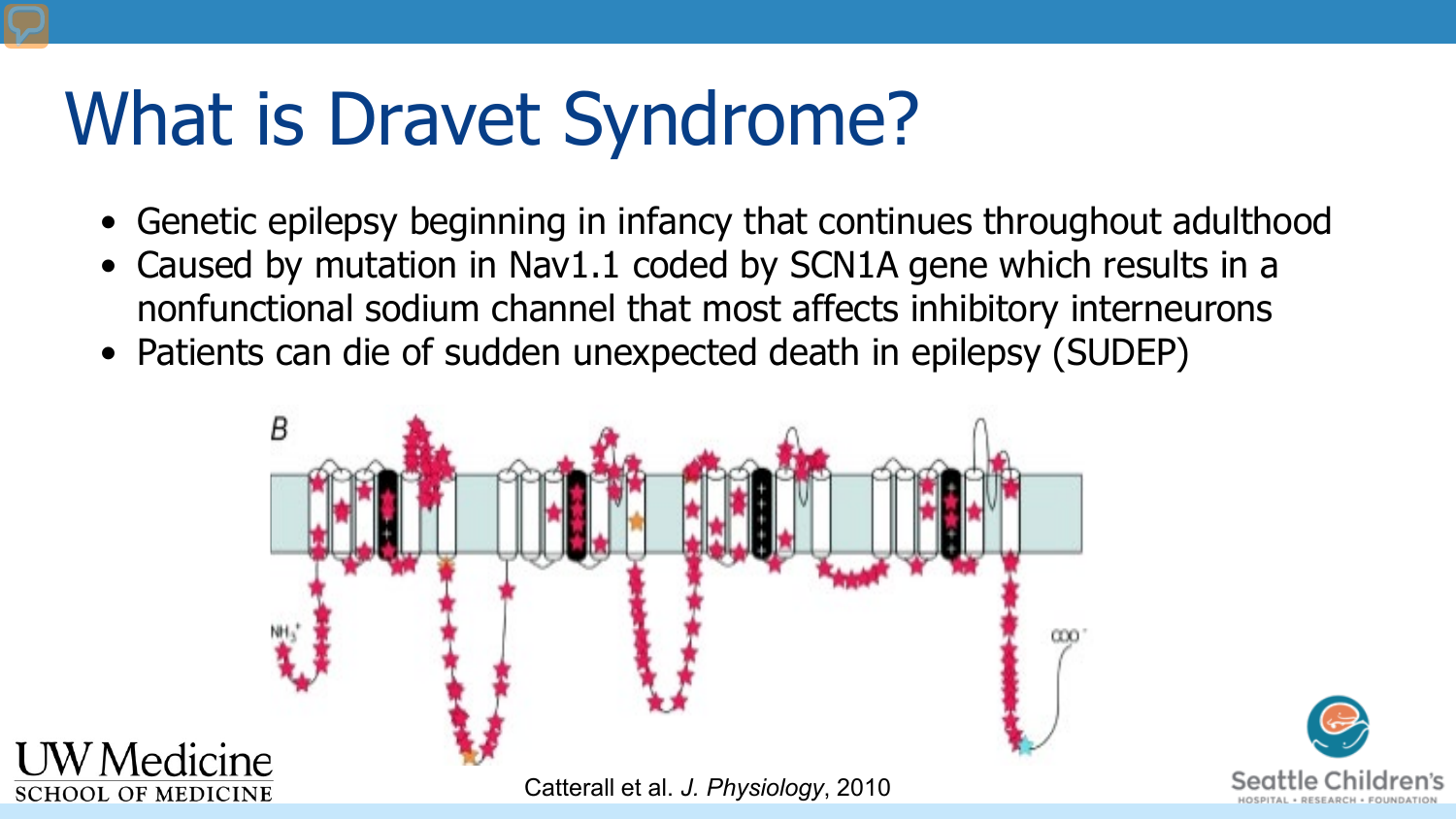### Mouse Model of Dravet

- Engineered transgenic mice with global and conditional KO of SCN1A gene
- Cre-Lox recombinase system allows targeting of specific brain regions based on promoter activity
- Mice exhibit phenotypes similar to that observed in Dravet



Seattle

HOSPITAL . RESEARCH . FOUNDATIO



Cre-Lox recombination. *Wikipedia*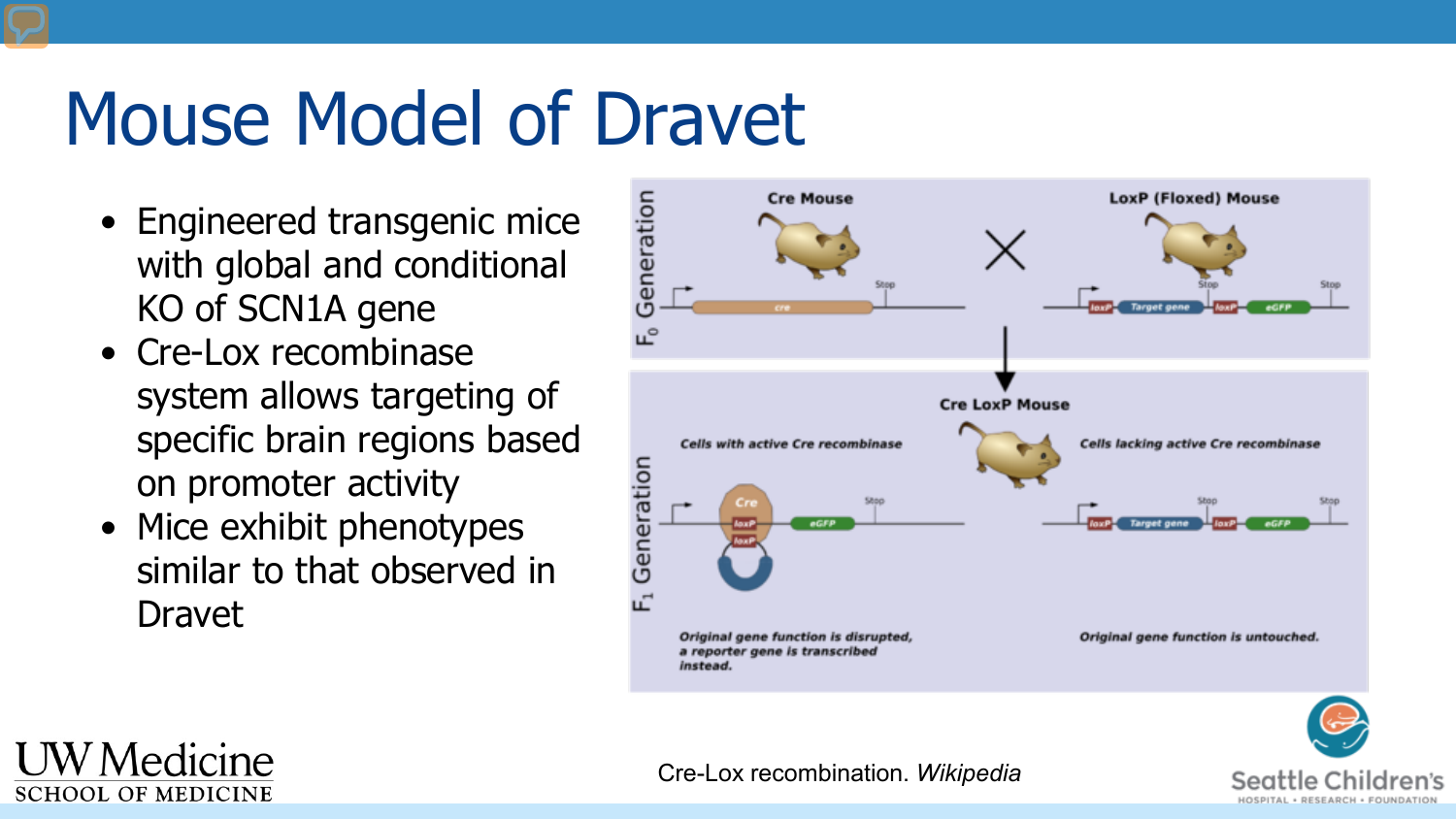# **Genotyping**

- Sample collection
- DNA extraction (Viagen method)
- PCR
- Gel electrophoresis and imaging
- Analysis of results





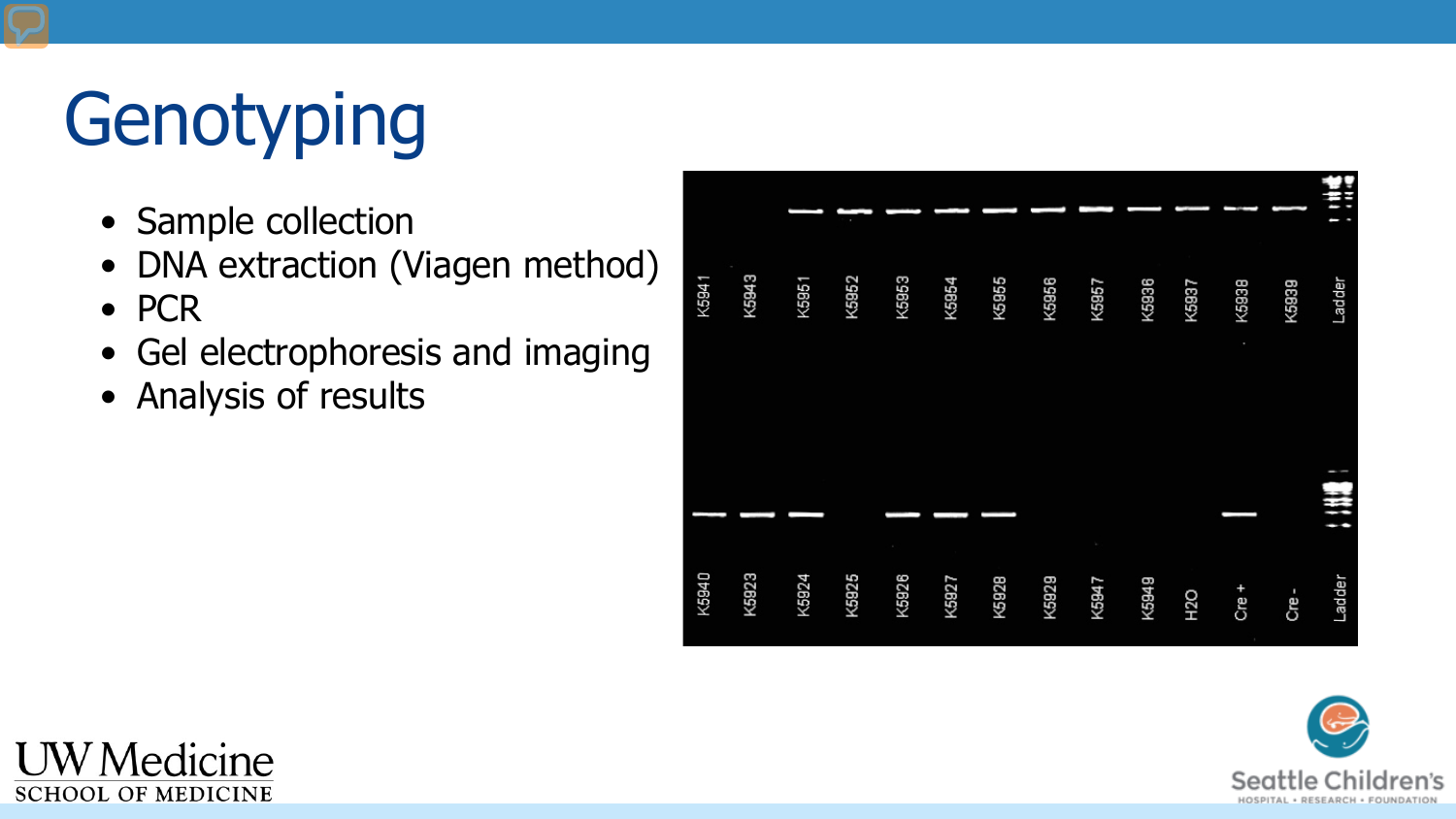# Physiology of SUDEP

- SUDEP has previously been determined to be associated with abnormal cardiac activity and respiration
- Atropine blocks parasympathetic input to the heart and has been shown to prevent bradycardia and suppress death

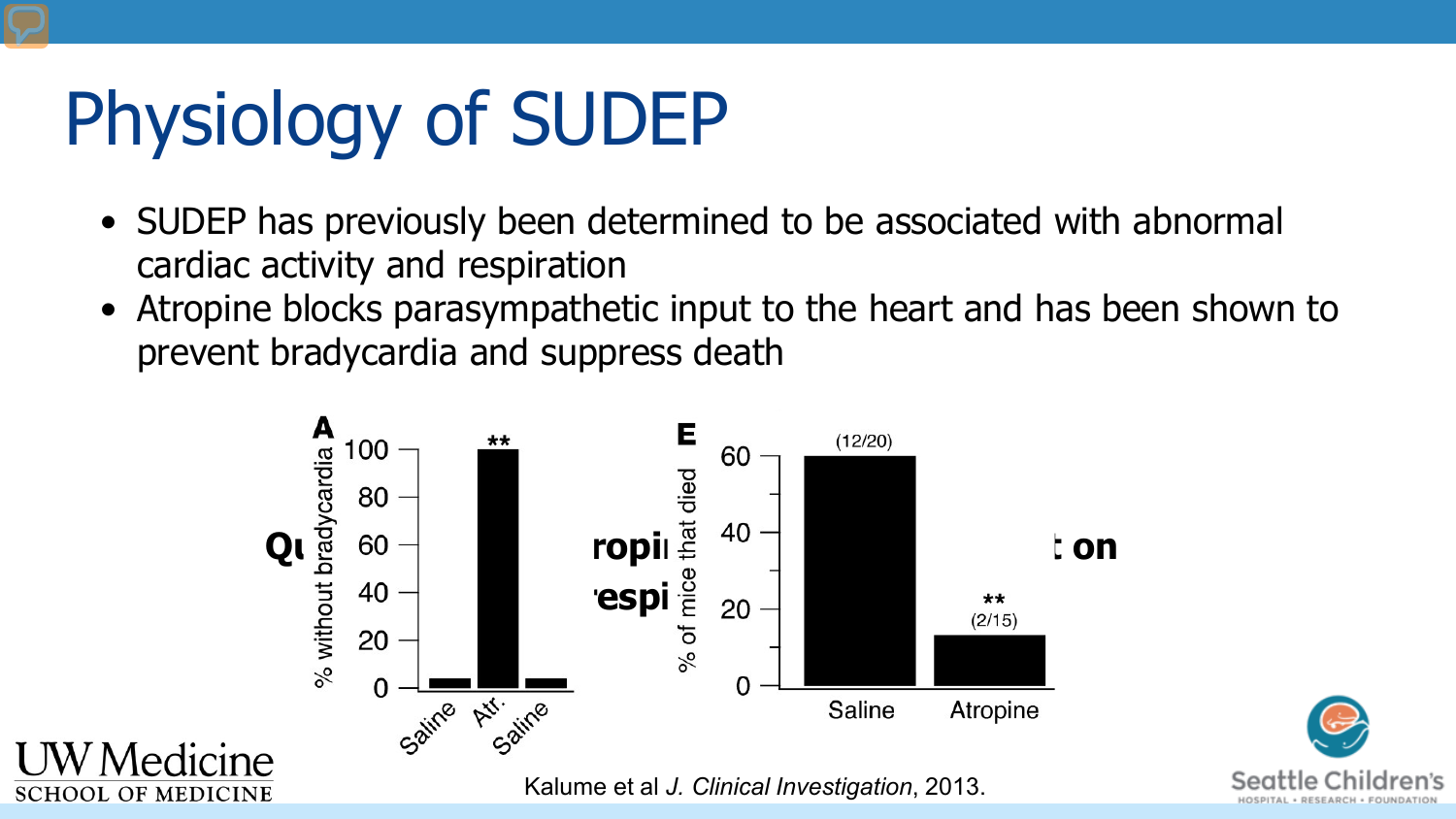# Experimental Methods

**SCHOOL OF MEDICINE** 

- Conditional SCN1A WT (n=6) and KO mice (n=6)
- Global SCN1A WT ( $n=5$ ) and KO mice ( $n=5$ )



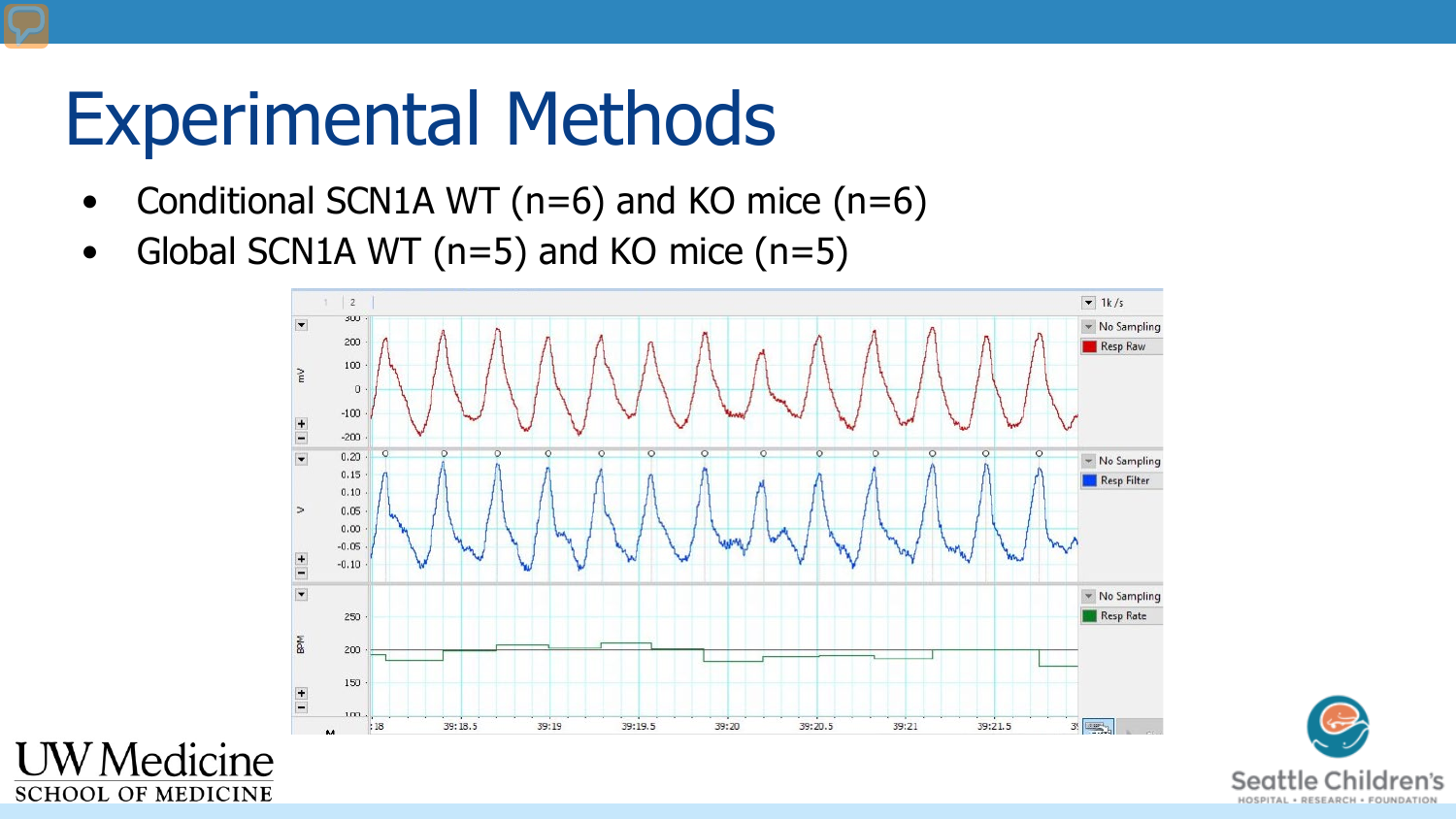# Respiration Rate

- Atropine decreased respiration rate in both WTs and mutants
- No significant difference in change between WT and mutant

#### **Baseline of Respiration Rate**



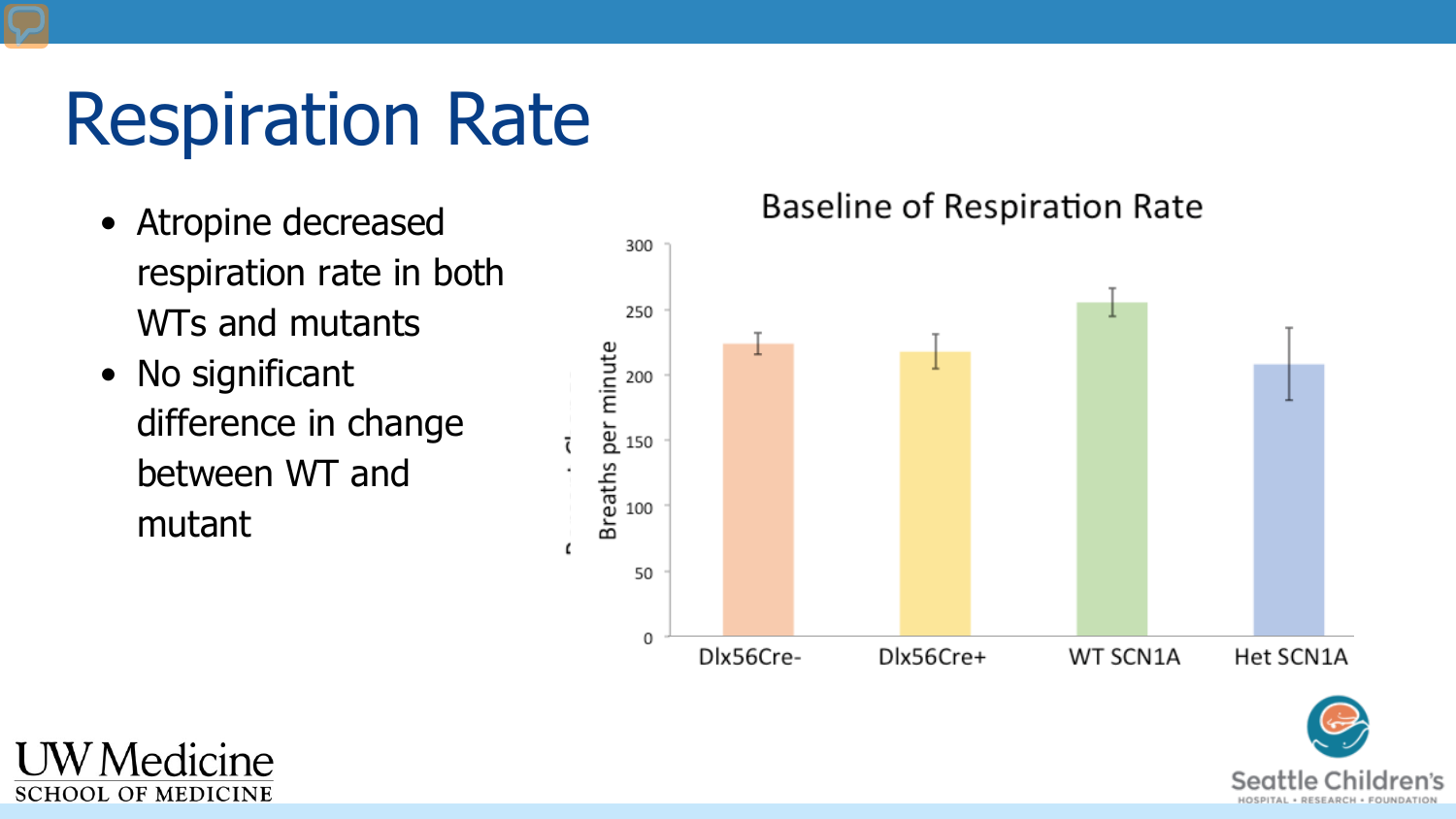# Tidal Volume

- Tidal volume decreases except in WT SCN1A
- No significant difference in tidal volume between WT and mutant

#### Percent Change of Tidal Volume After Atropine Injection





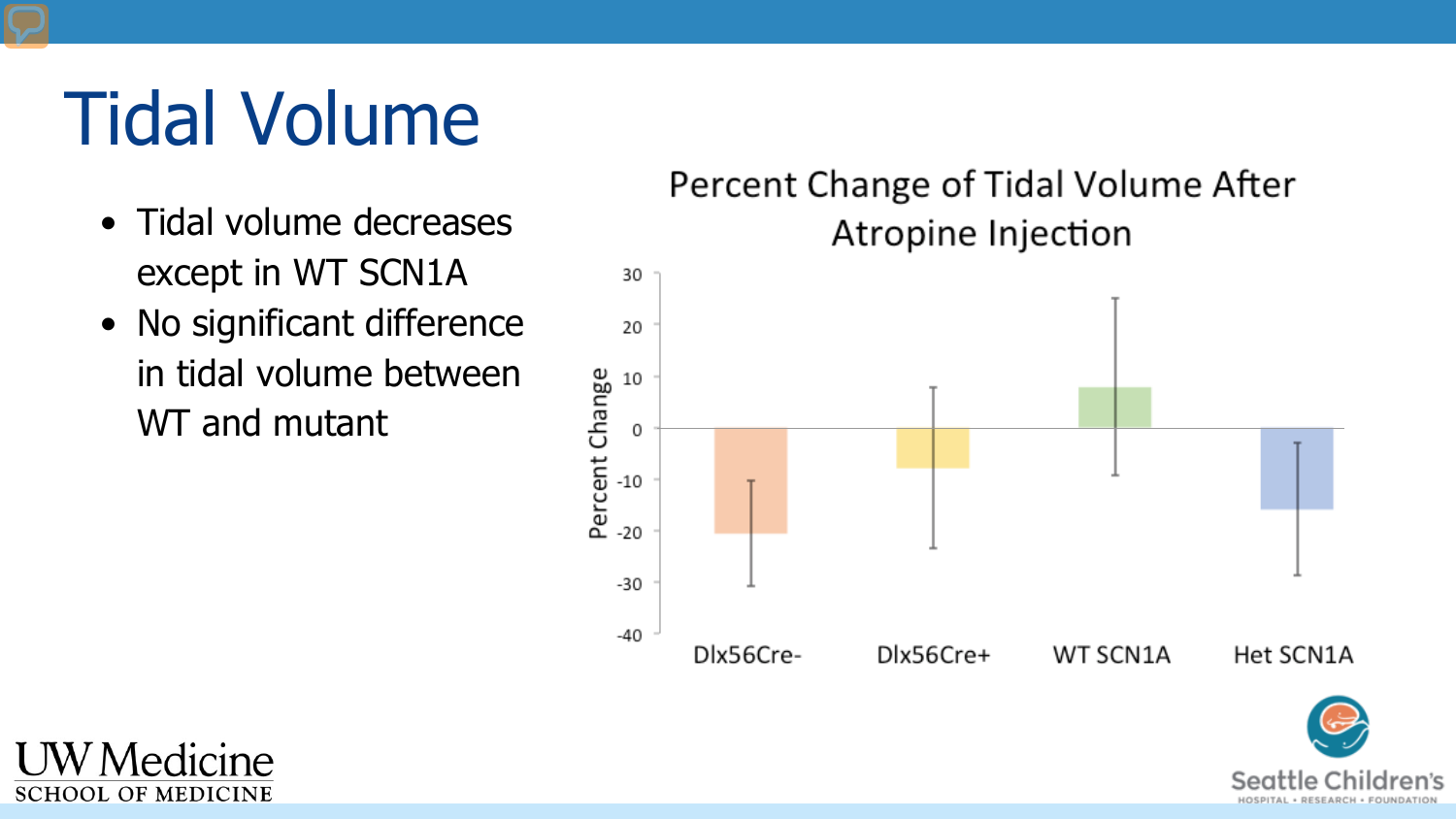# Minute Ventilation

- Minute ventilation decreases after atropine injection
- Although it is not significant, atropine appears to have a smaller effect on the mutants

### Percent Change of Minute Ventilation After Atropine Injection 10





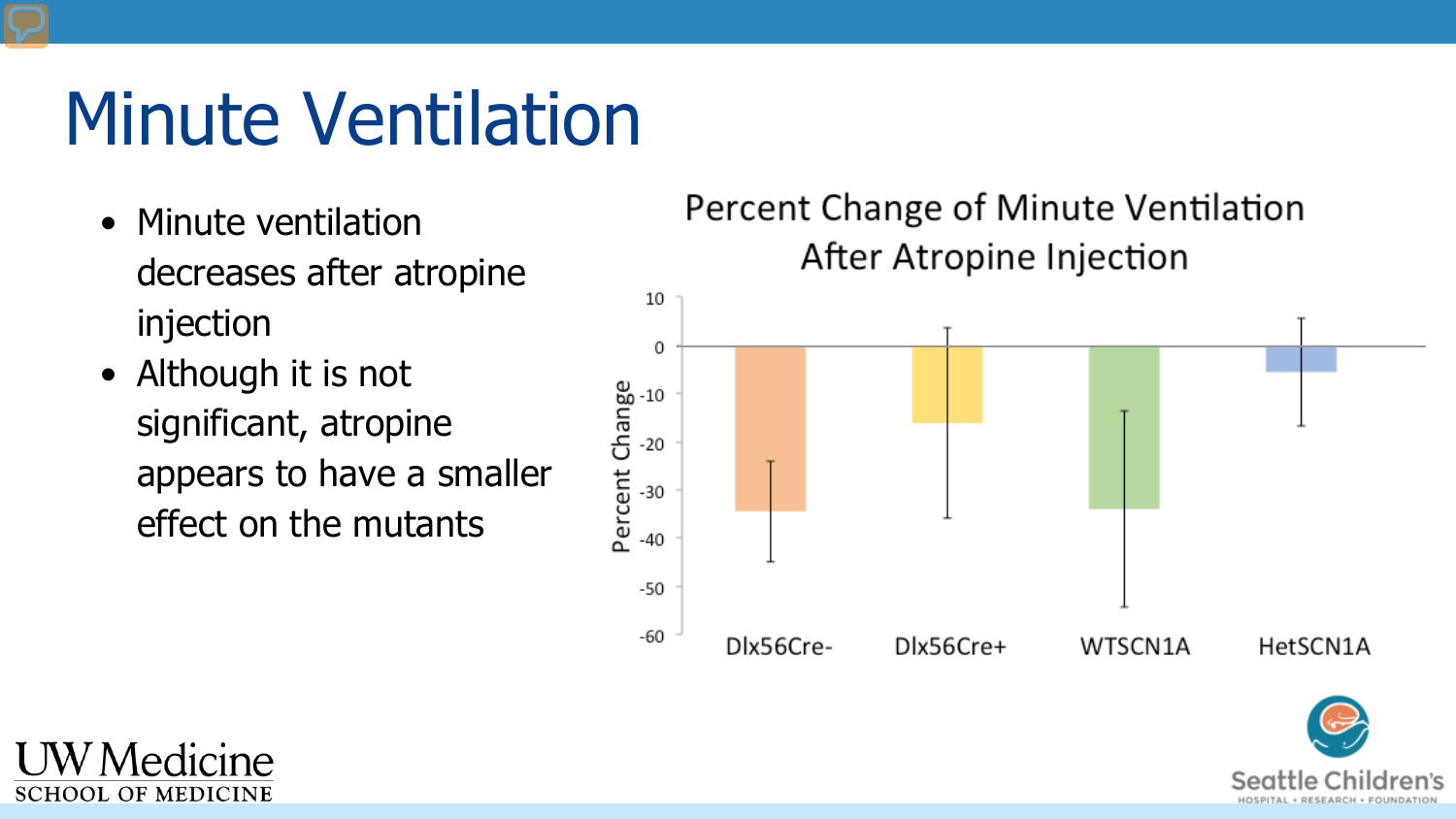# Coefficient of Variation (CV)

- CV decreases in WT and increases in mutant
- No significant difference in CV between WT and mutant

Baseline of CV



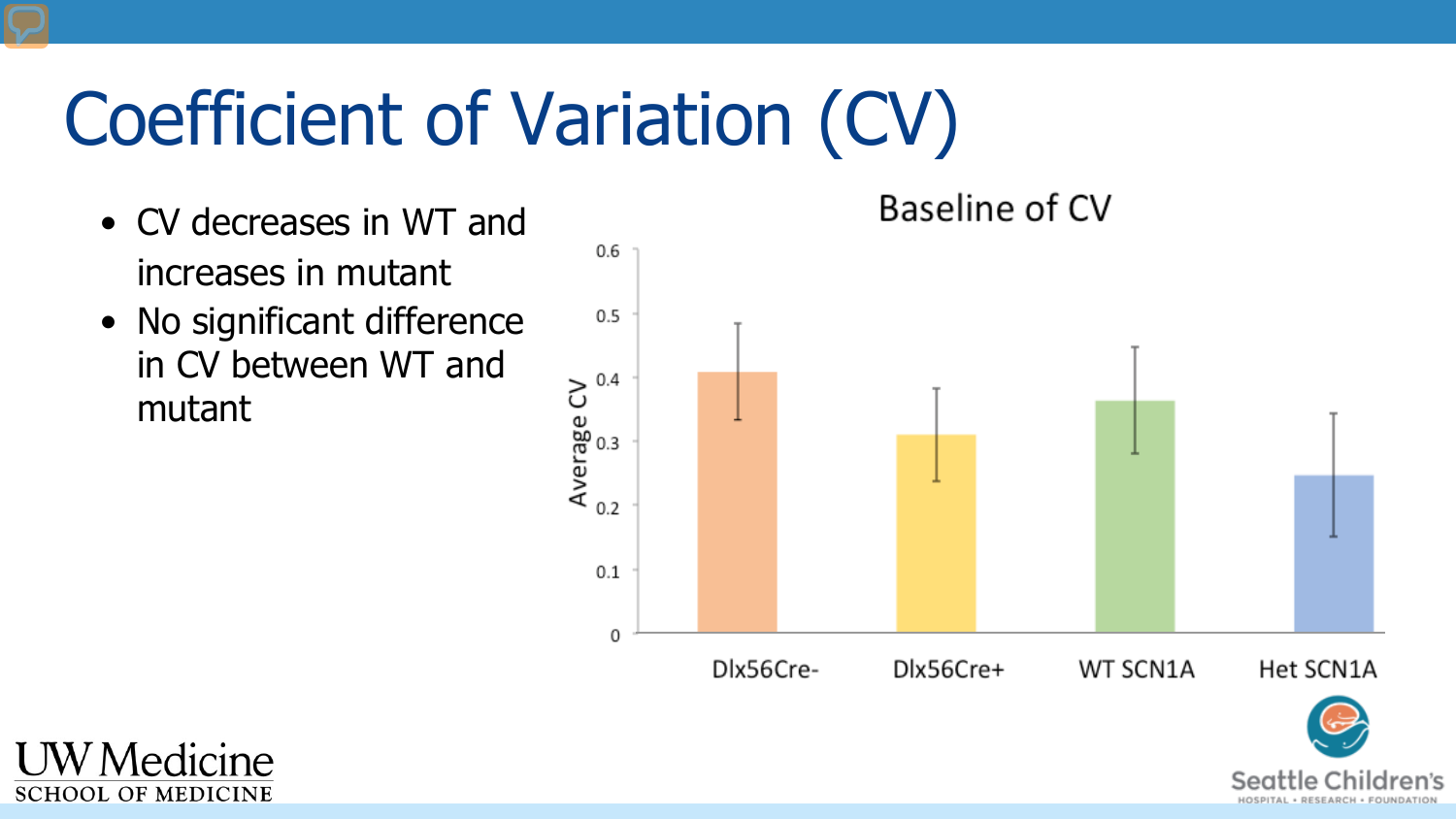### **Conclusions**

• Atropine decreased respiration rate and had no significant changes between WTs and mutants in a mouse model of Dravet



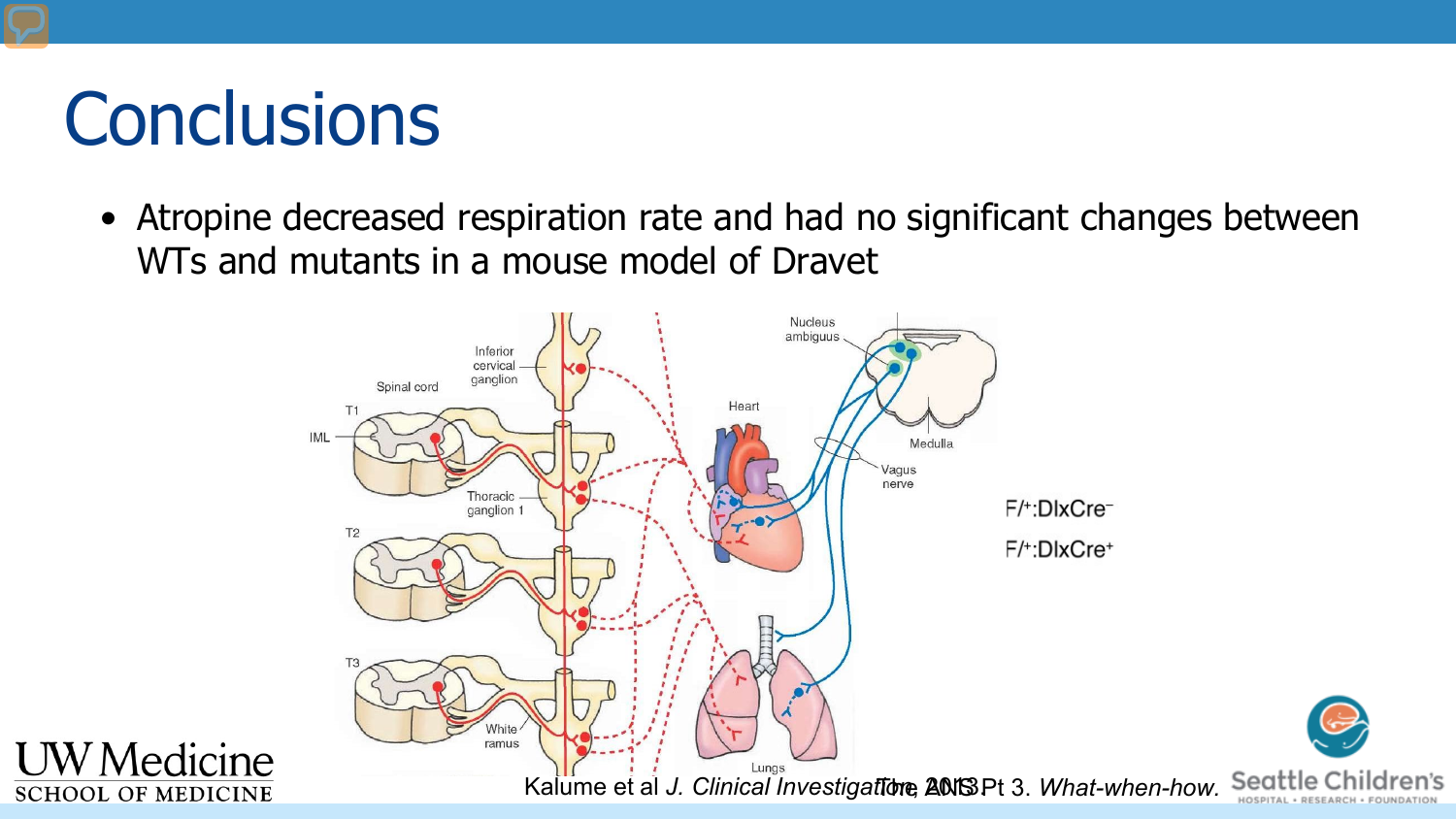### Future Directions

- Longer baseline would allow more periods of stillness and better comparison between pre and post injection
- Analysis of respiration with other parameters simultaneously (e.g. EEG, EKG)
- Different dosages of atropine and comparison with other drugs (e.g. propranolol, N-methyl-scopolamine)



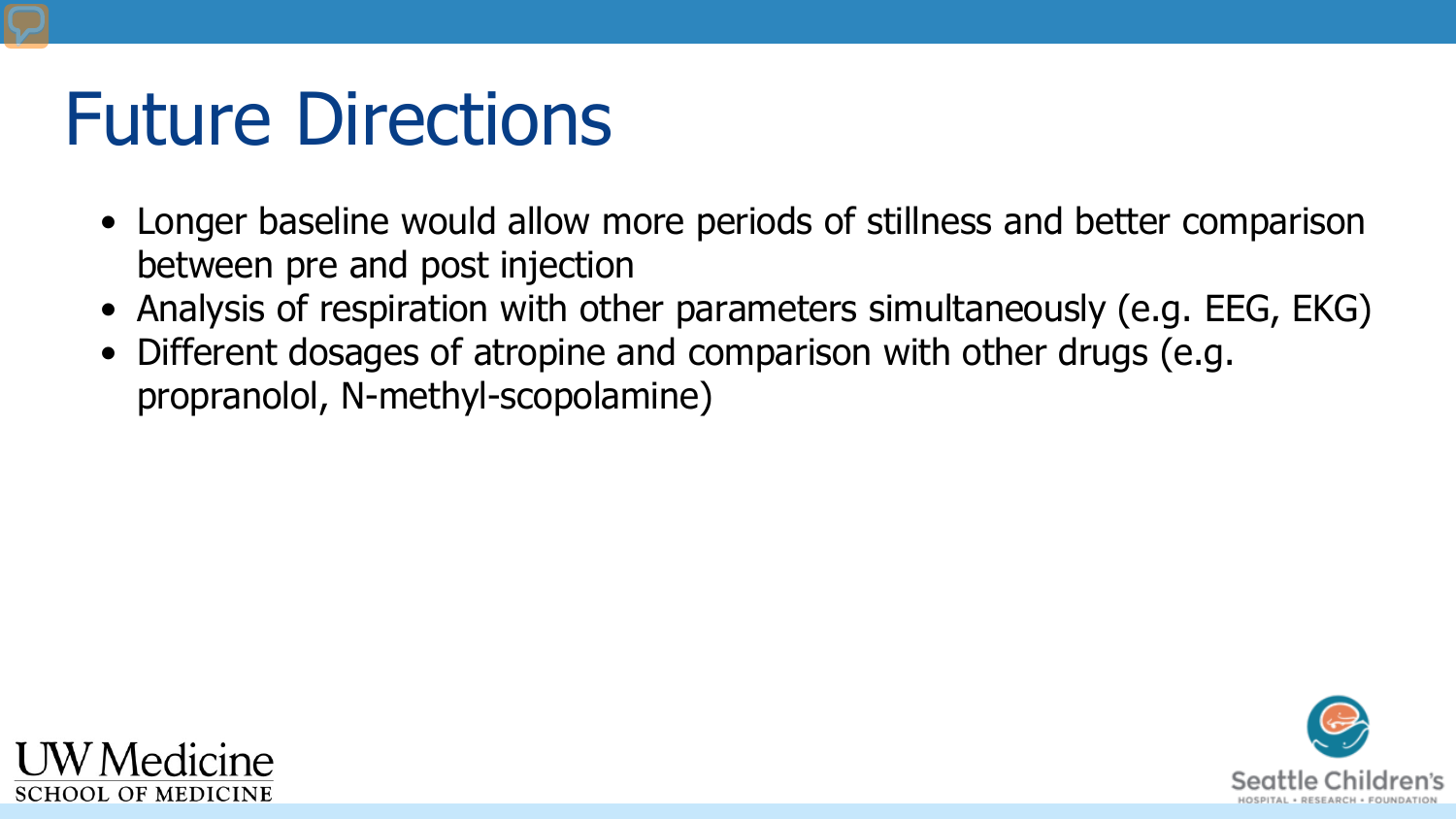### Grants

- Neurosurgery Chair Research Fund
- Summer Research Experience in Translational Neuroscience and Neurological Surgery NIH R25 NS095377-01